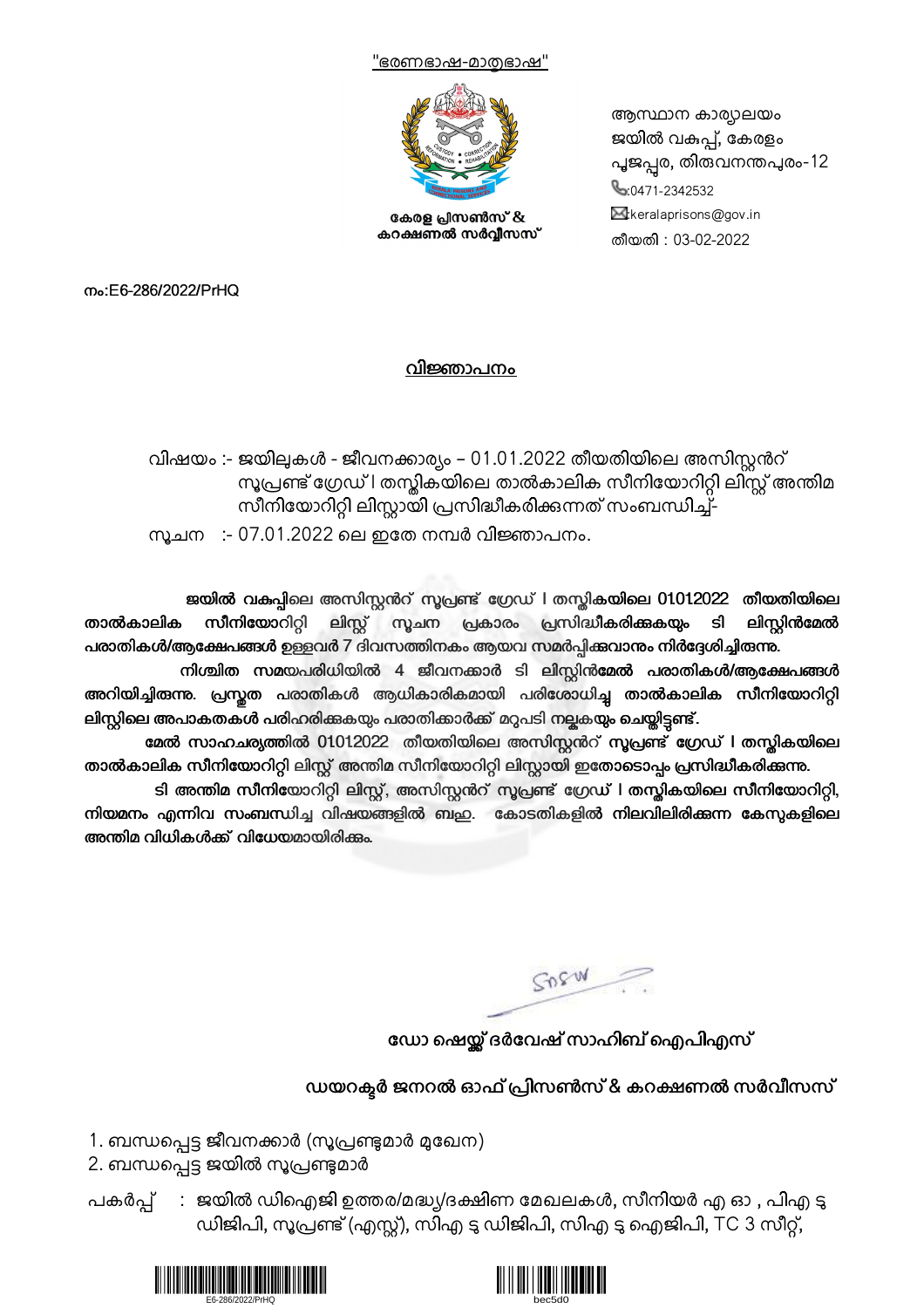പ്രിസൺസ് വെബ് സൈറ്റ്, ഫയൽ, കരുതൽ ഫയൽ.





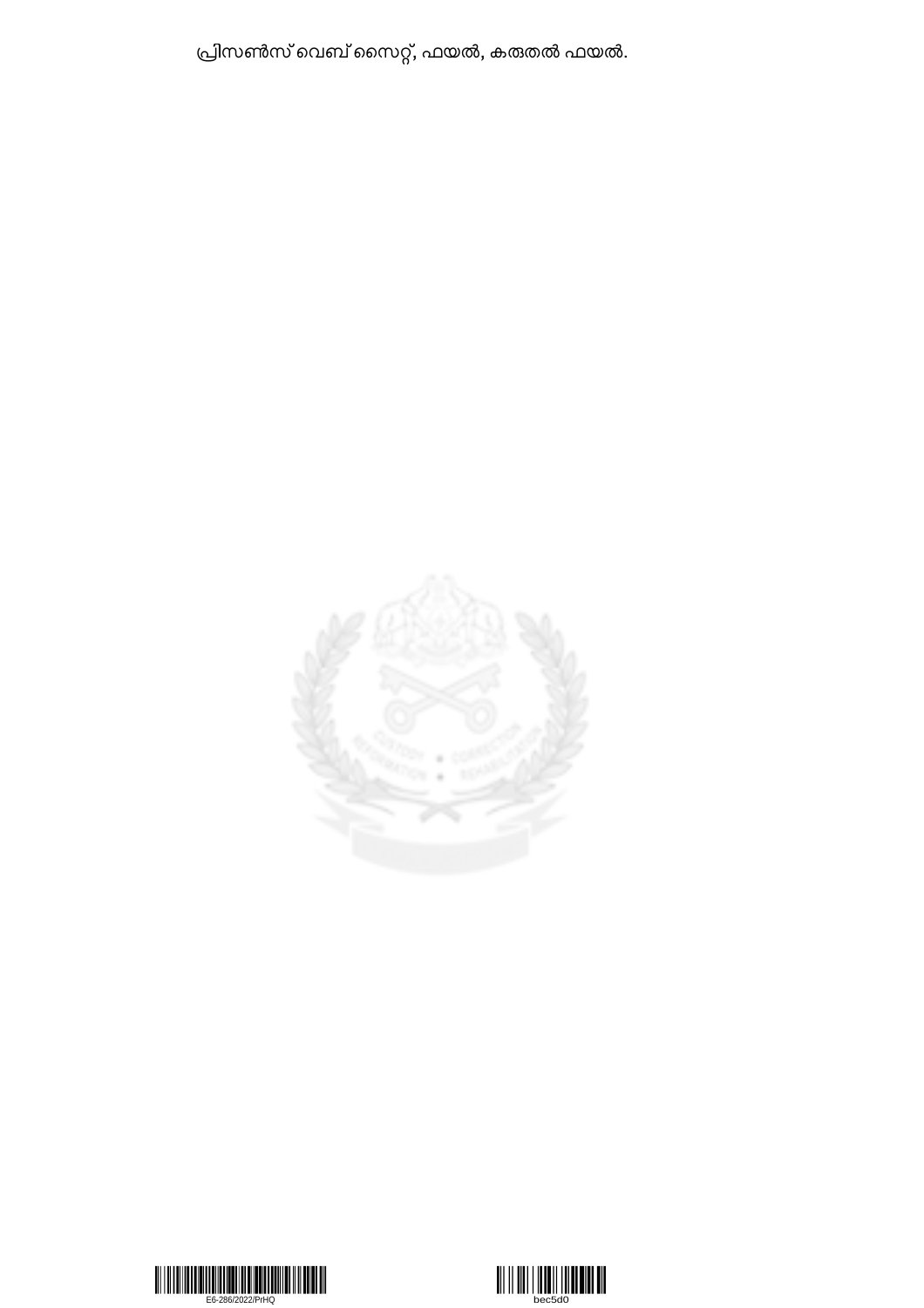## General\_E6-286/2022/PrHQ-297 2000 Dated : 03-02-2022

 $\overline{\Gamma}$ 

|                 | Department of Prisons And Correctional Services, Kerala                                                                                                                                                                       |                         |                   |                                                                                                |                   |                                        |                                                                                    |                                                                   |
|-----------------|-------------------------------------------------------------------------------------------------------------------------------------------------------------------------------------------------------------------------------|-------------------------|-------------------|------------------------------------------------------------------------------------------------|-------------------|----------------------------------------|------------------------------------------------------------------------------------|-------------------------------------------------------------------|
|                 | Final Seniority List of Assistant Superintendent Grade -I as on 01.01.2022                                                                                                                                                    |                         |                   |                                                                                                |                   |                                        |                                                                                    |                                                                   |
|                 | Cadre Strength - 69 (By Promotion - 50%)<br>PSC - 50% (Executive - 20%, Ministerial - 20%, Open Quota - 60%)<br>(In the absence of candidates from ministerial and executive quota, vacancies were filled up from open quota) |                         |                   |                                                                                                |                   |                                        |                                                                                    |                                                                   |
| <b>SL</b><br>No | Name                                                                                                                                                                                                                          | Date of<br><b>Birth</b> | Quali<br>fication | Date of<br>Regular<br>Appointment<br>of<br>promotees<br>and date of<br>joining of<br>PSC hands | Date of<br>Advice | Quota<br>(By<br>promotion/<br>PSC/TOS) | Date of<br>Declaration<br>of<br>Probation<br>/Date of<br>completion<br>of 50 years | Remarks                                                           |
| 1               | Κ<br>Ramakrishnan                                                                                                                                                                                                             | 07.05.1966 SSLC         |                   | 01.04.2011                                                                                     |                   | By<br>Promotion                        |                                                                                    | Regularised as per<br>GO<br>(Rt).3135/2018/Home<br>Dtd.29-10-2018 |
| $\mathbf{2}$    | Jijesh E V                                                                                                                                                                                                                    | 05.04.1985              | <b>B</b> Com      | 24.12.2018                                                                                     | 03.12.2018        | <b>PSC</b>                             |                                                                                    |                                                                   |
| 3               | Aneesh C S                                                                                                                                                                                                                    | 20.02.1983              | <b>B</b> Sc       | 26.12.2018                                                                                     | 03.12.2018        | <b>PSC</b>                             |                                                                                    |                                                                   |
| 4               | Vishnu S                                                                                                                                                                                                                      | 07.03.1991              | <b>B</b> Tech     | 11.02.2019                                                                                     | 14.01.2019        | <b>PSC</b>                             |                                                                                    |                                                                   |
| 5               | Siyad V M                                                                                                                                                                                                                     | 28.05.1989              | B Sc              | 31.05.2019                                                                                     | 26.03.2019        | PSC                                    |                                                                                    |                                                                   |
| 6               | Aju R V                                                                                                                                                                                                                       | 13.04.1988              | <b>B</b> Tech     | 01.07.2019                                                                                     | 27.05.2019        | <b>PSC</b>                             |                                                                                    |                                                                   |
| 7               | Rasheed<br>Ahammed S A                                                                                                                                                                                                        | 16.05.1967 SSLC         |                   | 01.08.2019                                                                                     |                   | By<br>Promotion                        |                                                                                    | K K Radhakrishan<br>retierd                                       |
| 8               | Pradeep<br>Kumar M                                                                                                                                                                                                            | 03.03.1971 SSLC         |                   | 06.08.2019                                                                                     |                   | By<br>Promotion                        | 20.08.21                                                                           | Rinil K K promoted                                                |
| 9               | Vineeth S                                                                                                                                                                                                                     | 09.04.1991              | <b>B</b> Com      | 06.11.2019                                                                                     | 02.09.2019        | <b>PSC</b>                             |                                                                                    |                                                                   |
| 10              | Athul P                                                                                                                                                                                                                       | 04.10.1993              | <b>B</b> Sc       | 05.11.2019                                                                                     | 02.09.2019        | <b>PSC</b>                             |                                                                                    |                                                                   |
| 11              | Aashish V                                                                                                                                                                                                                     | 05.05.1991              | <b>B</b> Tech     | 08.11.2019                                                                                     | 24.09.2019 PSC    |                                        |                                                                                    |                                                                   |
| 12              | G Gopakumar                                                                                                                                                                                                                   | 31.05.1970 SSLC         |                   | 12.11.2019                                                                                     |                   | By<br>Promotion                        |                                                                                    | N Gireeshkumar<br>promoted                                        |
| 13              | Vishnu M S                                                                                                                                                                                                                    | 22.03.1988              | Degree            | 29.01.2020                                                                                     | 09.12.2019        | <b>PSC</b>                             |                                                                                    |                                                                   |
| 14              | P <sub>R</sub><br>Muraleedharan<br>Pillai                                                                                                                                                                                     | 20.05.1968              | BA                | 14.01.2020                                                                                     |                   | By<br>Promotion                        |                                                                                    | Vice Sivanandan S<br>promoted                                     |
| 15              | U Ajayakumar                                                                                                                                                                                                                  | 25.04.1970              | SSLC              | 29.02.2020                                                                                     |                   | By<br>Promotion                        |                                                                                    | Vice Baburajan P P<br>promoted                                    |
| 16              | S Raveendran                                                                                                                                                                                                                  | 21.03.1968              | BA                | 21.03.2020                                                                                     |                   | By<br>Promotion                        |                                                                                    | P V Eliyas promoted                                               |
| 17              | Narendran P M                                                                                                                                                                                                                 | 24.04.1971              | <b>B</b> Ed       | 14.04.2020                                                                                     |                   | By<br>Promotion                        |                                                                                    | Vice M Majeed<br>promoted                                         |
| 18              | K Krishna<br>Prasad                                                                                                                                                                                                           | 31.05.1968              | Pre<br>Degree     | 17.04.2020                                                                                     |                   | By<br>Promotion                        |                                                                                    | Vice M V thomas<br>promoted                                       |
| 19              | M B Yoonus                                                                                                                                                                                                                    | 15.12.1969              | Pre<br>Degree     | 17.04.2020                                                                                     |                   | By<br>Promotion                        |                                                                                    | Vice Johnson Baby<br>promoted                                     |



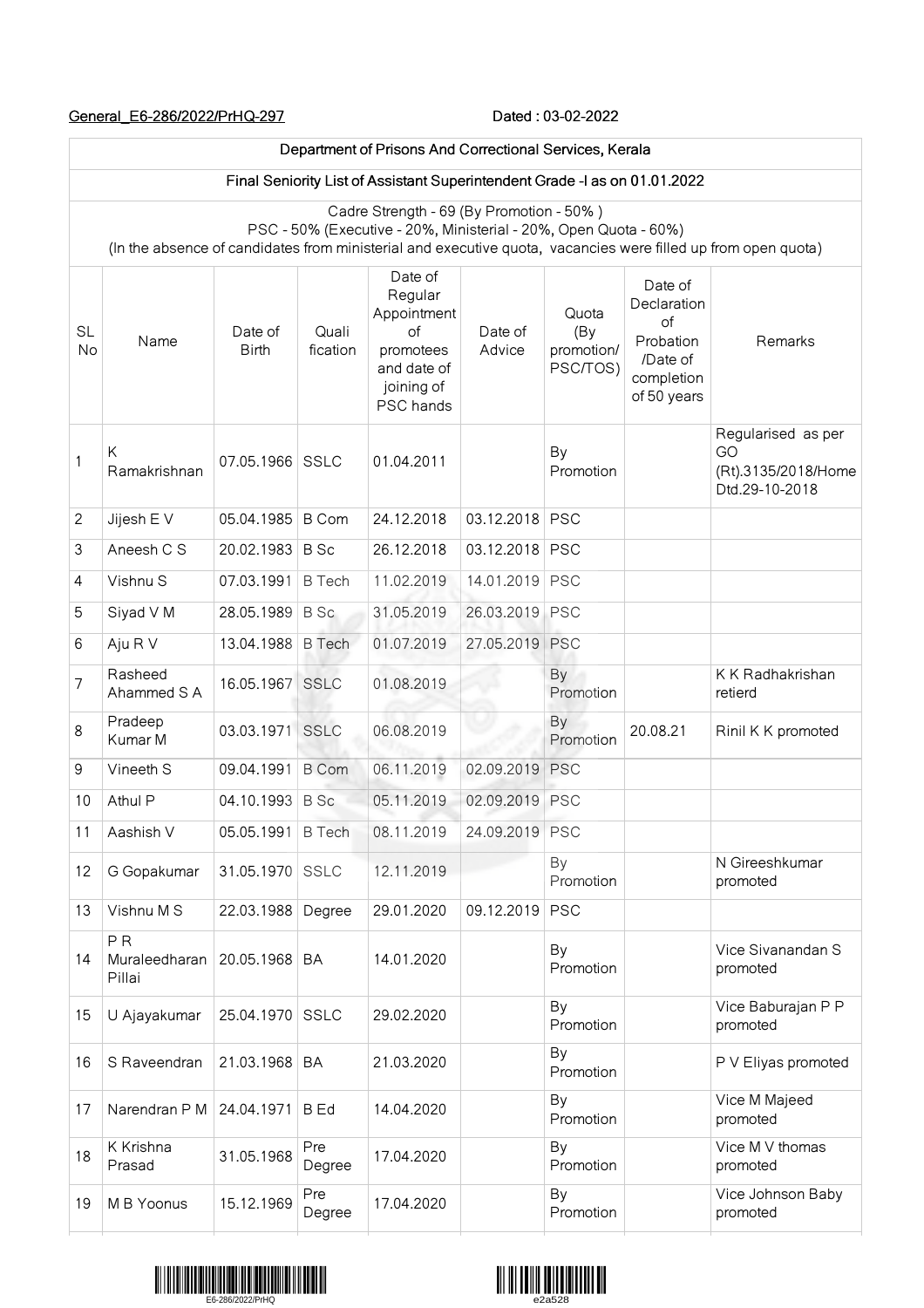| 20 | C V<br>Manikandan<br>Nair | 28.05.1967       | <b>BA</b>     | 01.05.2020 |            | By<br>Promotion        | Vice D Sunny<br>promoted                   |
|----|---------------------------|------------------|---------------|------------|------------|------------------------|--------------------------------------------|
| 21 | V Udayakumar              | 20.05.1969 B Com |               | 01.05.2020 |            | By<br>Promotion        | Vice TK<br>Janardhanan<br>Nambiar Promoted |
| 22 | P Sreeraman               | 21.05.1969       | <b>SSLC</b>   | 01.05.2020 |            | By<br>Promotion        | Vice Rajan Mathew<br>retired               |
| 23 | M Shajimon                | 07.01.1971       | Pre<br>Degree | 09.05.2020 |            | By<br>Promotion        | V K Radhakrishnan<br>promoted              |
| 24 | Suresh Babu B             | 21.05.1971       | <b>B</b> Com  | 30.05.2020 |            | By<br>Promotion        | Vice M Gopakumar<br>promoted               |
| 25 | T Ajith Kumar             | 06.05.1967       | <b>SSLC</b>   | 30.05.2020 |            | By<br>Promotion        | Vice S Anil kumar<br>promoted              |
| 26 | K Salim                   | 07.04.1966       | <b>BA</b>     | 30.05.2020 |            | By<br>Promotion        | Vice S Prakash<br>promoted                 |
| 27 | K S Reghu                 | 28.05.1966       | MA            | 30.05.2020 |            | By<br>Promotion        | Vice K R Suresh<br>Kumar promoted          |
| 28 | S Mahesan                 | 21.05.1969       | <b>SSLC</b>   | 01.06.2020 |            | By<br>Promotion        | P Omanakuttan<br>retired                   |
| 29 | N Gopan                   | 28.05.1966       | <b>BA</b>     | 01.06.2020 |            | By<br>Promotion        | Vice Muhammadali<br>retired                |
| 30 | M Surendran               | 20.05.1968       | <b>BA</b>     | 01.06.2020 |            | By<br>Promotion        | Vice P B Venugopal<br>retired              |
| 31 | M Sisukumar               | 20.05.1967       | <b>SSLC</b>   | 01.06.2020 |            | By<br>Promotion        | J Patric retired                           |
| 32 | Jayachandran<br>R         | 04.05.1982       | <b>BSc</b>    | 07.01.2021 | 24.11.2020 | <b>PSC</b>             |                                            |
| 33 | Kichu S                   | 22.05.1993 B Com |               | 07.01.2021 | 24.11.2020 | <b>PSC</b>             |                                            |
| 34 | S Mohandas                | 17.05.1967       | Pre<br>Degree | 01.02.2021 |            | <b>By</b><br>Promotion | Santhosh Kumar G<br>retierd                |
| 35 | Rahul D S                 | 05.09.1991       | <b>B</b> Sc   | 06.04.2021 | 08.02.2021 | <b>PSC</b>             |                                            |
| 36 | Othenan IV                | 12.01.1967       | SSLC/ITI      | 18.02.2021 |            | By<br>Promotion        | Thavanoor new post                         |
| 37 | D Jayan                   | 31.05.1967       | <b>SSLC</b>   | 01.05.2021 |            | By<br>Promotion        | K A Abdul Jaleel<br>retired                |
| 38 | A Saseendran              | 01.06.1966       | <b>BA</b>     | 01.05.2021 |            | By<br>Promotion        | Ramachandran Nair<br>retired               |
| 39 | Dipin K S                 | 21.04.1994       | <b>B</b> Tech | 07.08.2021 | 04.05.2021 | <b>PSC</b>             |                                            |
| 40 | Vasantha<br>Kumar K       | 28.05.1969       | <b>SSLC</b>   | 01.06.2021 |            | By<br>Promotion        | P B Asok Kumar<br>ertired                  |
| 41 | C Shaji                   | 15.05.1969       | <b>SSLC</b>   | 01.06.2021 |            | By<br>Promotion        | M Priyan retired                           |
| 42 | N A<br>Gopalakrihnan      | 01.07.1966       | Pre<br>Degree | 02.07.2021 |            | By<br>Promotion        | A K Suresh promoted                        |
| 43 | Ramachandran<br>T V       | 01.01.1972       | Pre<br>Degree | 02.07.2021 |            | By<br>Promotion        | Prathapachandran C<br>V promoted           |
| 44 | Santhosh<br>Kumar A P     | 10.04.1968       | Pre<br>Degree | 02.07.2021 |            | By<br>Promotion        | Balakrishnan MK<br>promoted                |